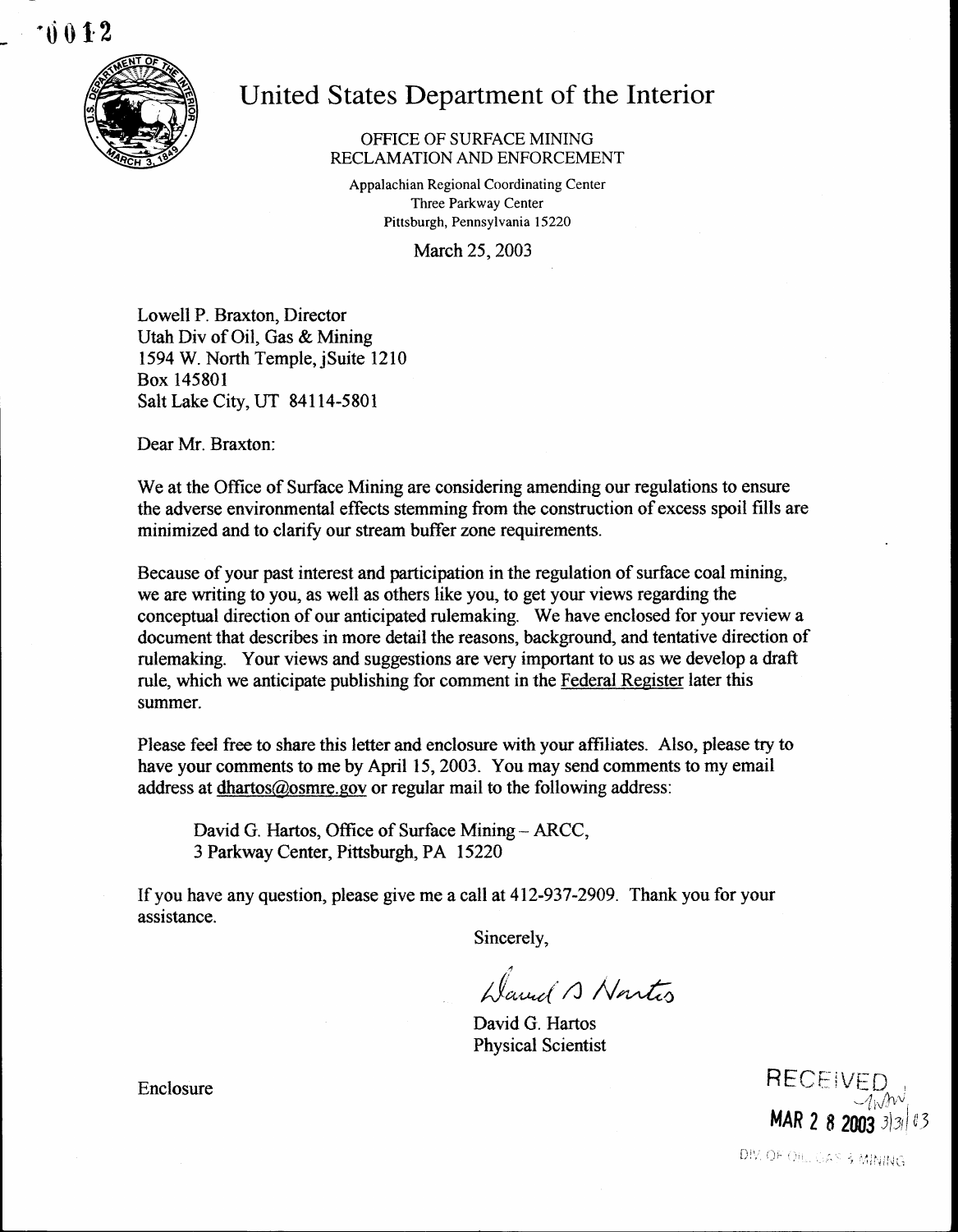#### OUTREACH DOCUMENT

# Planned Rulemaking to Clarify Excess Spoil I Stream Buffer Zone Requirements

# Why are we contemplating rulemaking?

There is much concern and controversy in the central Appalachian coalfield over the construction of excess spoil fills associated with surface coal mines. This controversy has enveloped several State and Federal agencies and has led to lawsuits, conflicting court decisions, demonstrations, and extensive media attention.

To settle one such lawsuit, the Office of Surface Mining, Environmental Protection Agency, U.S. Fish and Wildlife Service, Corp of Engineers, and West Virginia Department of Environmental Protection voluntarily agreed to prepare an environmental impact study (EIS) to consider possible ways that policies, guidance, and coordinated decision making could help minimize the adverse environmental effects from surface mining and valley fills. While work on this EIS continues, OSM recognized the immediate need to move forward to address conflicting interpretations over key regulations related to excess spoil fills: Stream buffer zone (SBZ) rule and excess spoil disposal rule.

The SBZ rule, as interpreted by the Federal District Court (a 1999 decision later vacated on jurisdictional grounds), seems in direct conflict with OSM's excess spoil rules (and their underlying provision in SMCRA), which expressly authorize the disposal of excess spoil in areas containing springs, natural watercourses and wet weather seeps so long as underdrains are provided. Therefore, OSM needs to resolve that apparent conflict in a manner fully consistent with its underlying statutory authority that the SBZ does not preclude disposal of excess spoil in areas SMCRA expressly contemplates, while, at the same time, developing excess spoil rules that recognize SMCRA's mandate to minimize, to the extent possible, adverse impacts to fish, wildlife, and related environmental values by minimizing the impact of valley fills on those values.

# Rulemaking Part 1 - Excess Spoil Minimization

#### Purpose:

To ensure that the adverse environmental disturbances stemming from the construction of excess spoil fills are minimized to the extent practicable .

#### Background:

Surface mining in steep terrain generates excess spoil . A recent inventory of excess spoil fills constructed between 1985 through 2001 shows 724 miles (1 .2 percent) of intermittent and perennial streams in central Appalachian coalfields have been covered by excess spoil. The headwaters of streams have unique environmental value that is not

> h  $\ddot{\phantom{1}}$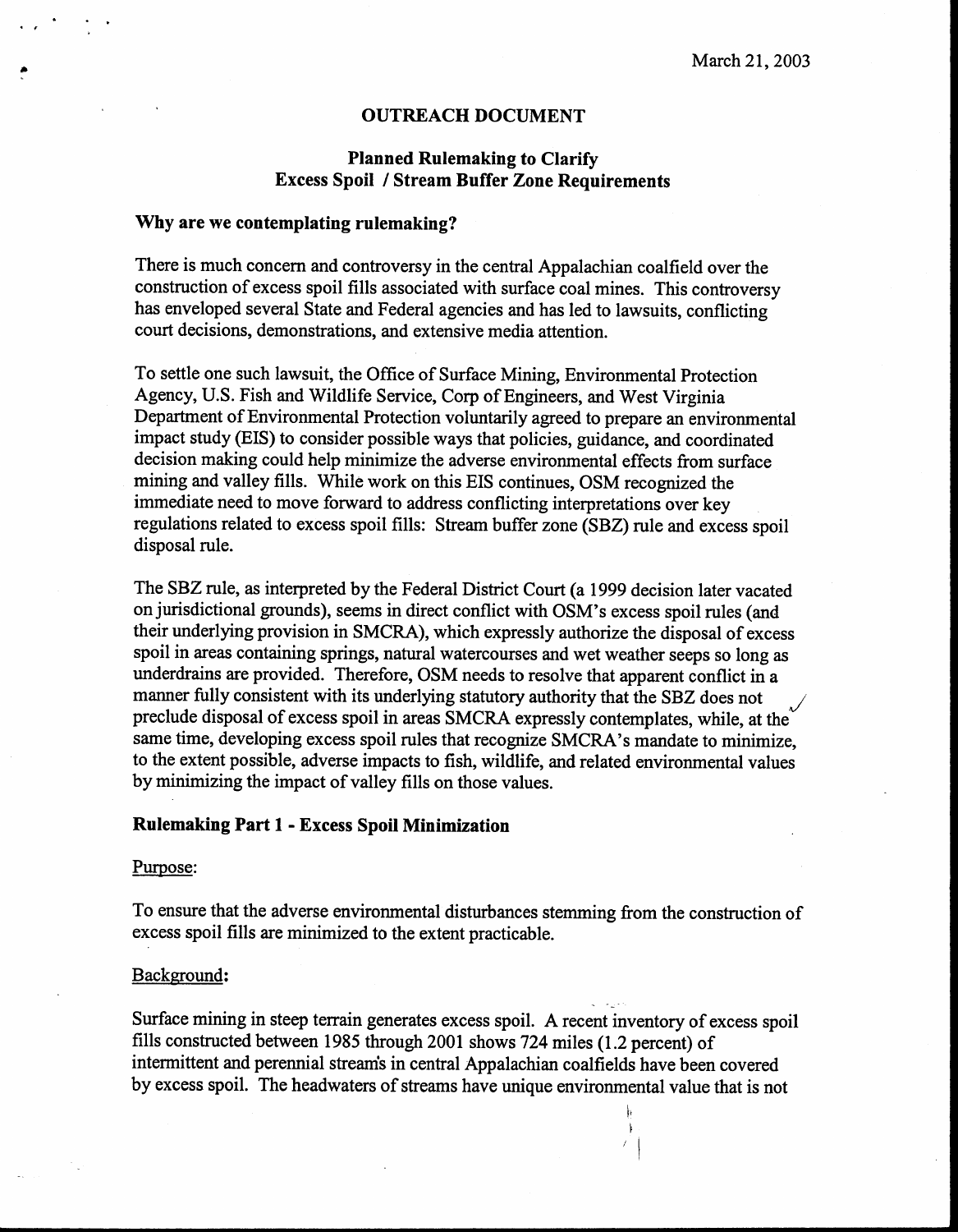considered in the current excess spoil rules, which are focused on safety and stability issues and do not address minimizing the size or the impact of valley fills.

Section 515 (b) (3) of SMCRA requires all surface coal mining and reclamation operations backfill, compact, and grade overburden and other spoil material to restore the approximate original contour (AOC) . However, it also provides an exception to AOC in situations where the volume of overburden is large relative to the thickness of coal . In those situations the operator is required to *demonstrate* that due to volumetric expansion the amount of overburden and other spoil and waste material is more than sufficient to restore the approximate original contour.

Section 515 (b) (22) specifies excess spoil material handling and placement requirements. Section 515(b)(22)(I) requires that all other provisions of SMCRA are met. Section 515(b)(24) requires minimizing disturbance and adverse impacts to fish, wildlife, and related environmental values to the extent possible using the best technology currently available. These two statutory provisions (i.e.  $\S515(b)(3)$  and  $\S515(b)(22)$ ) seem to provide clear statutory authority to require a demonstration that the volume of excess spoil will be minimized as well as minimizing the extent to which excess spoil disposal impacts streams.

# Outreach and Rulemaking Objectives:

The objective of this outreach is to solicit comments and suggestions from a diverse audience representing the coal industry, environmentalists, regulators, and others regarding the anticipated direction of rulemaking. These views and suggestions will ultimately shape and lead to a proposed rule.

Conceptually, this is where we contemplate heading in rulemaking:

We anticipate amending the regulations to require an applicant for a surface mining permit in which excess spoil fills are proposed to demonstrate, to the satisfaction of the regulatory authority, three things: first, that the volume of excess spoil is no more than necessary; second, that fills are not designed any larger than necessary to accommodate the anticipated spoil; third, that the location and configuration of the excess spoil fills will result in the least environmental harm after considering alternative sites and designs .

# Rulemaking Part 2 - Stream Buffer Zone Waiver Conditions:

#### Purpose:

To clarify those conditions in which a stream buffer waiver may be authorized by the regulatory authority

 $\bullet$  -  $\downarrow$  -  $\downarrow$ 

#### Background: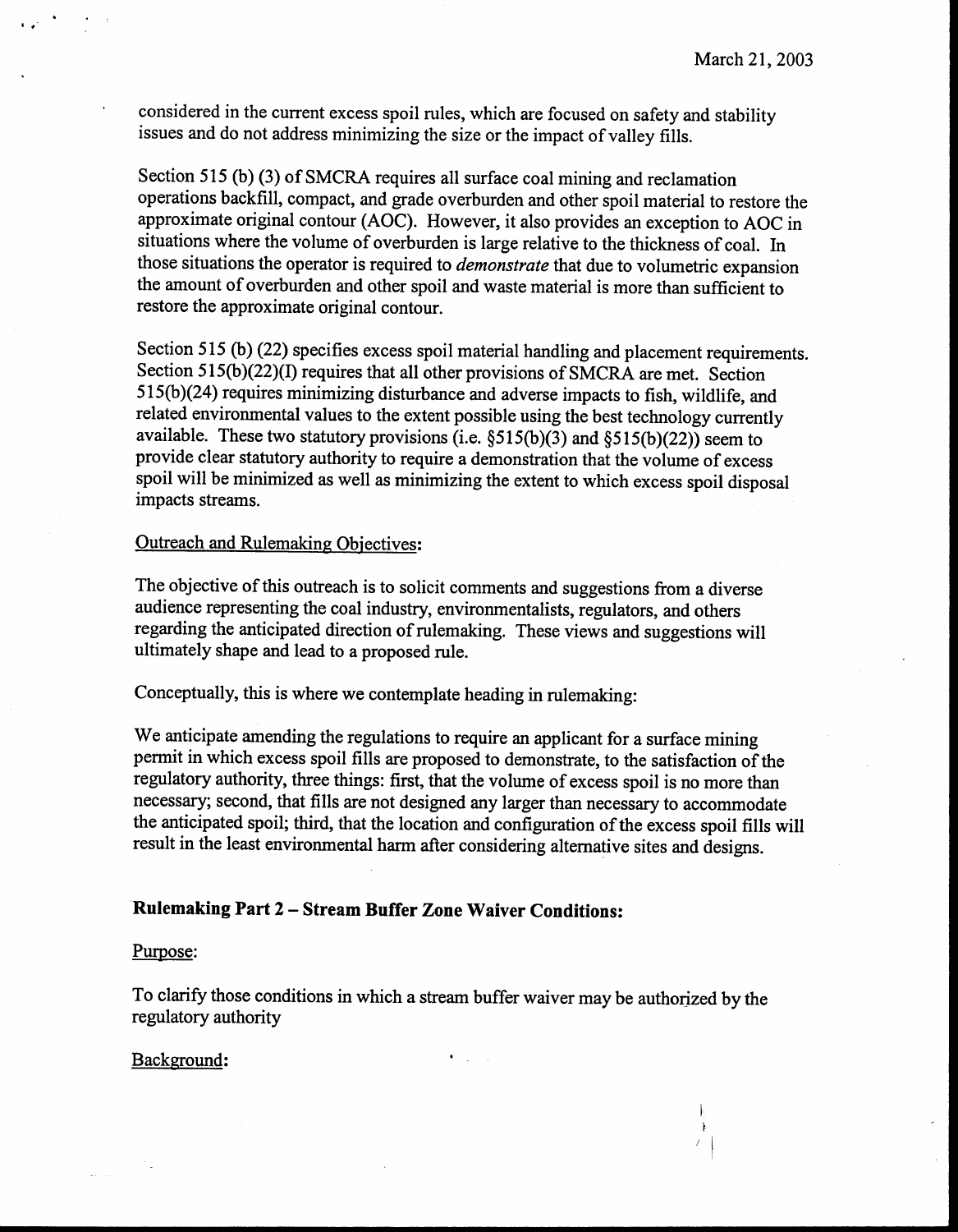$\mathbf{E}$  $\ddot{\phantom{1}}$ 

Recent events indicate that many divergent interpretations of the stream buffer zone (SBZ) regulations exist among the regulated coal industry, environmentalists, the public, and even among the regulators, whether those regulations authorize a waiver of the SBZ requirements for excess spoil fills.

There have been three different versions of the SBZ rule . The first in 1977 precluded mining disturbance within 100 feet of an intermittent or perennial stream unless mining through the stream was authorized by the regulatory authority . However, it included no criteria for such authorization. The rationale for the rule was the control of sediment.

The second version was in 1979 and precluded mining within 100 feet of a perennial stream or a stream with a certain biological community unless mining closer or through the stream was authorized. However, such authorization could only be granted if the stream would be diverted, the original stream channel would be restored, and the water quality and quantity of that portion of the stream within 100 feet of mining activities would not be adversely affected. Again, the rationale was based largely upon the prevention of sediment from reaching streams. However, the FEIS accompanying these rules also discussed the importance of protecting riparian vegetation in the western States because of their value to fish and wildlife.

The current version of the Federal SBZ regulations at 816/817.57 have been in place since 1983. It returned to protecting intermittent streams rather than those with a certain biological community and removed the requirement that the stream channel be restored. It also included, for the first time, a reference to not causing or contributing to the violation of applicable state or Federal water quality standards as well as not adversely affecting other environmental resources of the stream. It also just referenced the stream instead of "the stream section within 100 feet of the surface mining activities" as was done in the 1979 rule. Although the definition of intermittent stream includes a two part test; a watershed of at least one square mile, or stream that is below the water table for at least some portion of the year, in the 1983 final environmental impact statement (FEIS) that analyzed the impacts of the current version of the SBZ regulations assumed that the  $\vee \vee$ SBZ rule would not extend to streams draining less than 1 square mile . The shift from protecting streams with a biological community back to protecting intermittent streams was litigated and upheld in Federal District Court.

For nearly 20 years, SMCRA regulatory authorities have applied the SBZ requirements in a manner that limited impact upon valley fill placement without OSM raising concerns in oversight. However, in the pasts few years, citizen and environmental groups have argued in litigation that the current  $SBZ$  rule prohibits major mining activity – like construction of excess spoil fills - in the SBZ. At least one, Federal District Court, agreed with this narrow interpretation ; however, this interpretation could preclude the regulatory authorities' granting a waiver of SBZ requirements. While the District Court's ruling was overturned on jurisdictional grounds in Federal Appeals Court, a concern remains about the validity of OSM's interpretation of the rule. The District Courts interpretation could prohibit virtually all mining activities within the SBZ .

 $\omega_{\rm{max}}$